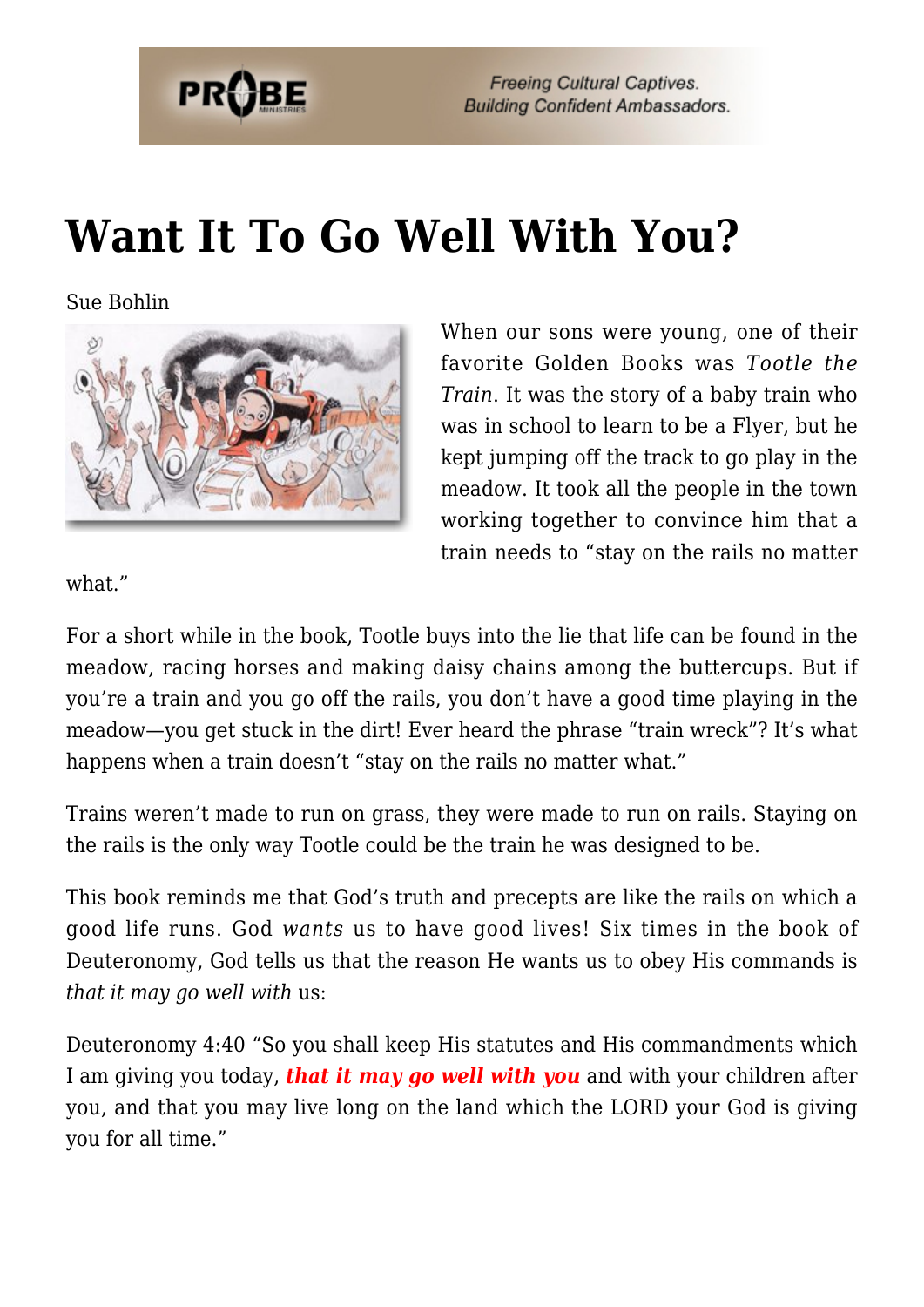

Deuteronomy 5:16 "Honor your father and your mother, as the LORD your God has commanded you, that your days may be prolonged and *that it may go well with you* on the land which the LORD your God gives you."

Deuteronomy 5:33 "You shall walk in all the way which the LORD your God has commanded you, that you may live and *that it may be well with you*, and that you may prolong your days in the land which you will possess."

Deuteronomy 6:3 "O Israel, you should listen and be careful to do it, *that it may be well with you* and that you may multiply greatly, just as the LORD, the God of your fathers, has promised you, in a land flowing with milk and honey."

Deuteronomy 6:18 "You shall do what is right and good in the sight of the LORD, *that it may be well with you* and that you may go in and possess the good land which the LORD swore to give your fathers,"

Deuteronomy 12:28 "Be careful to listen to all these words which I command you, so *that it may be well with you* and your sons after you forever, for you will be doing what is good and right in the sight of the LORD your God."

Do you want it to "be well with you"? Of course you do! We all do!

There's only one way, and that is to live our lives according to God's plan and design and purpose for us. And there's only way to do that: to read and study His word so we can learn His plan and design and purpose for us. There are no shortcuts.

Researchers have determined that when people read their Bibles at least four times a week, life change happens. That's the tipping point.

Do you want it to go well with you this next year? How about opening your Bible—or Bible app—and reading God's word at least four times a week?

Bible.org offers several Bible reading plans: [bible.org/Daily\\_Bible\\_Reading\\_Plans](https://bible.org/Daily_Bible_Reading_Plans)